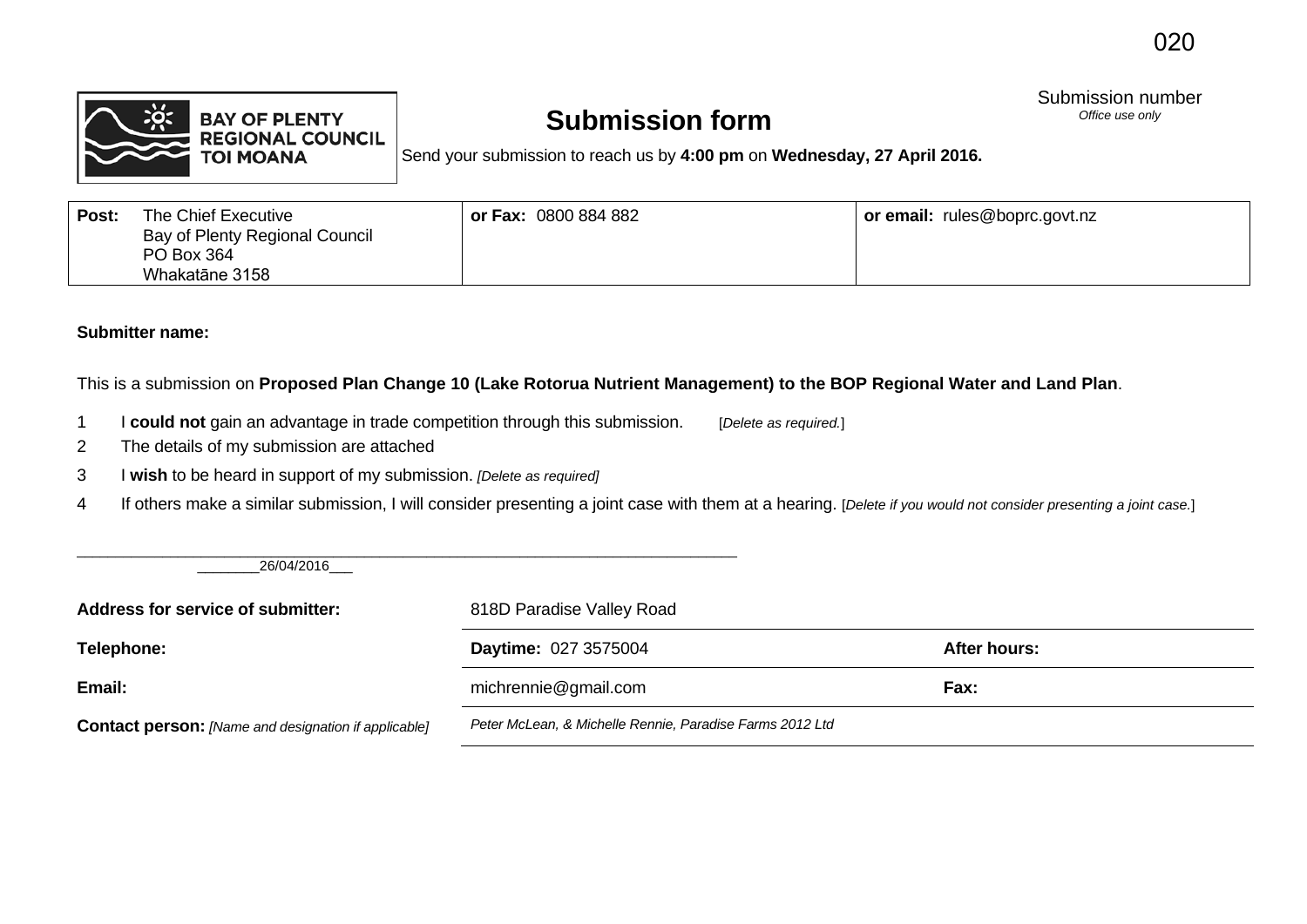This is a submission on Proposed Plan Change 10 (Lake Rotorua Nutrient Management) to the BOP Regional Water and Land Plan.

I am an individual submitter and I wish to be heard as an individual.

|     | My name is ___Peter McLean & Michelle Rennie, Pradise Farms 2012 |
|-----|------------------------------------------------------------------|
| Ltd |                                                                  |

| My address is_ | __818D Paradise Valley Road, Rotorua |
|----------------|--------------------------------------|
| 3072           |                                      |

| My contact details are daytime phone_ | 027 3575004 | after |
|---------------------------------------|-------------|-------|
| hours                                 |             |       |

|  | Email address____michrennie@gmail.com_ |  |
|--|----------------------------------------|--|
|--|----------------------------------------|--|

Fax  $\overline{\phantom{a}}$ 

I have lived at this address for \_\_\_\_\_\_4\_\_\_\_\_\_\_\_\_Years and I own \_\_\_\_\_\_\_\_\_\_\_\_\_38.35\_\_\_Ha of land.

I am not a trade competitor for the purposes of the submission but the Plan Change has a direct impact on my ability to farm.

I **wish to be heard** in support of this submission.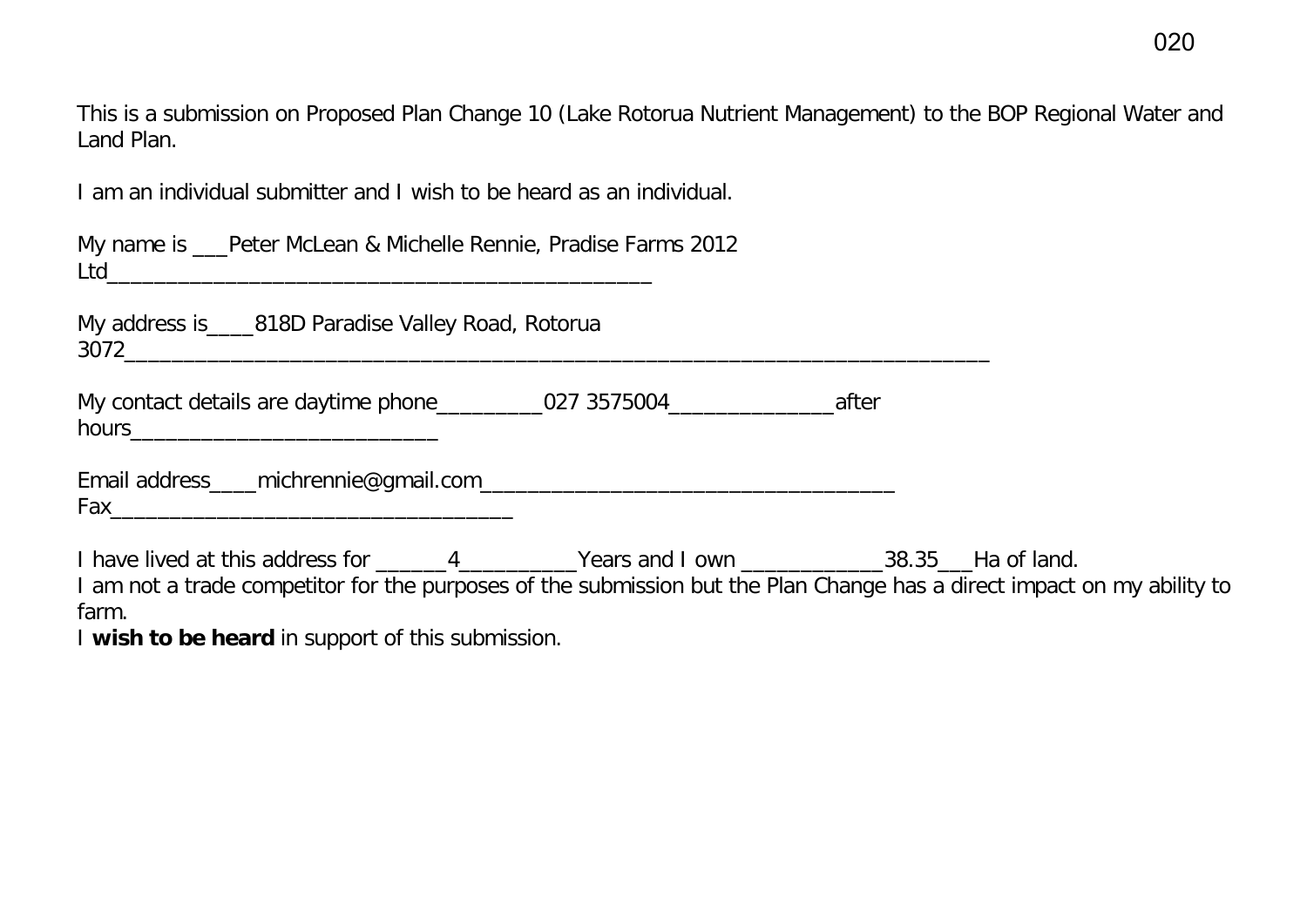Background Information:

I have been involved in farming in the rotorua lakes catchment area for 27 years.

I have seen a lot of change within this time to better the lake situation, and, as a fencer I have worked on a lot of farms

– dry stock, dairy, organic, and seen and worked on creating their practical initiatives to re-zoning areas into planting and retirement taking place.

I support finding the right environmental solutions for Lake Rotorua, but the solutions must be fair and equitable across the **entire** community, not just a primary focus on the the farming platform.

Our elected representatives on Council have chosen to notify the rules, even though the lake is already at the target level of N required.

There is legitimate concerns around the evidence, the science, the accuracy & enforcement.

## My concerns with Plan Change 10 Rules are:

1.The Plan Change 10 Rules to be imposed on pastoral land owners are not fair nor equitable. The impact on our property will be –

- We have a situation that is extremely fortunate a flat, high producing small farm on a plateau in the valley hills.
- We would align to a dairy farm in this respect
- We use maintenance fertiliser without nitrogen, no cropping, harvest silage excess requirements are also sold
- This NDA allowance would effectively **halve** our stocking rate
- Our farm would be unsustainable within this quota
- We have already taken a 12% loss in RDC valuations, introducing such a structured approach will no doubt affect valuations further
- This impacts on income and viability for many farms. Remember the add on effect for those who's jobs are associated with the rural sector. Farm employees, agricultural contractors, fencing, fertilizer suppliers, transporters,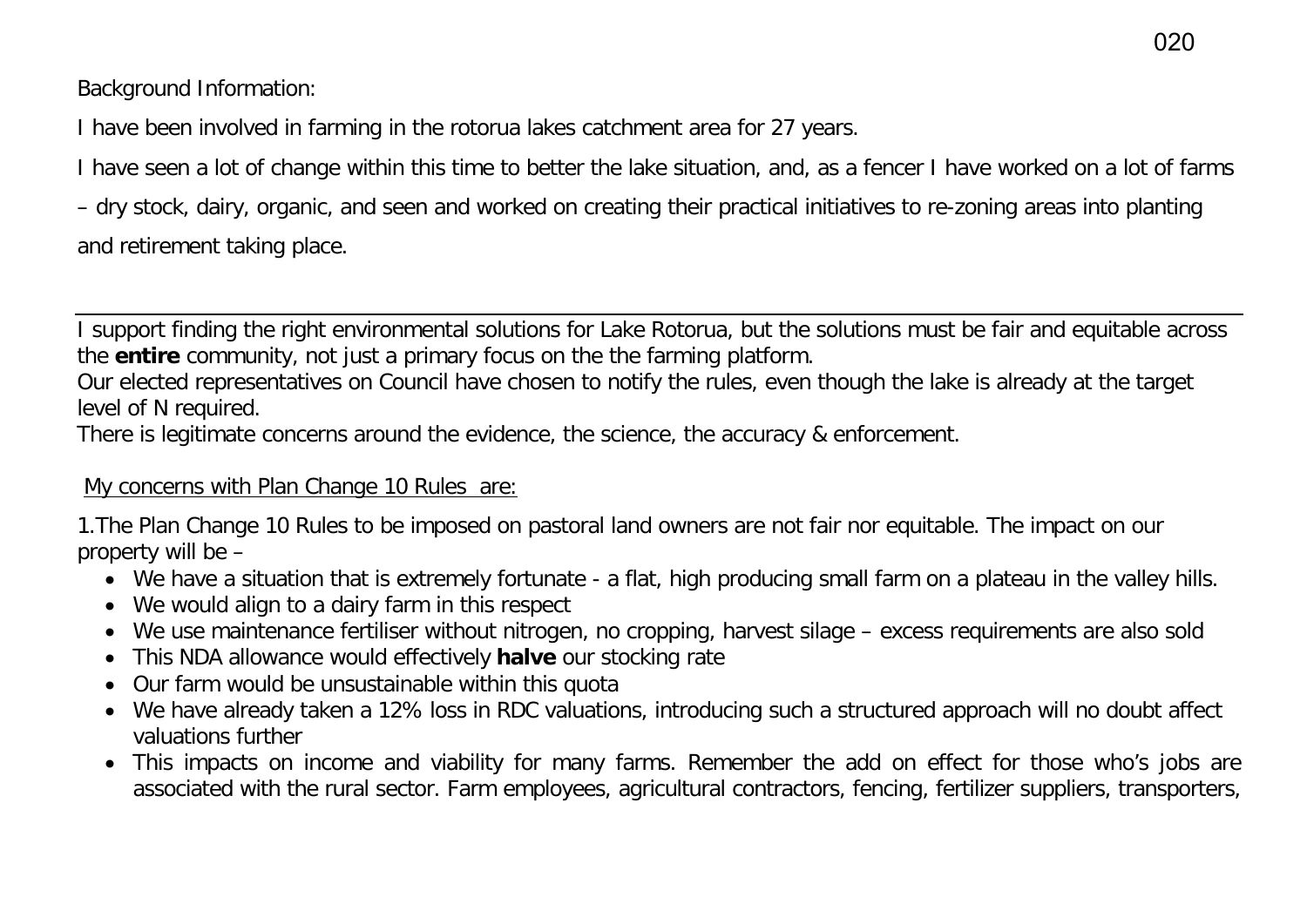stock and station agencies, stock agents. Beyond this - Rotorua is a stagnant population, retail is in decline and all areas will suffer.

- The overseer model is flawed, previously a +/- 20% variance, now with the updated version the compatability of data is corupt and potentially outside this range.
- Where should appropriate percentile variances lie? What is acceptable.
- Are we to follow the NPS v RPS guidelines? Why is Rotorua Lakes proposal not inclusive of such.

2. The sustainable load to Lake Rotorua was first estimated in the early 1980's & has not been verified by actual scientific truth testing since then.

Being from a pharmaceutical background I request the recalculation of the sustainable load target to Lake Rotorua using a robust, evidence based, biodiverse system that encompasses both N and P and other relevant elemental factors that influence such.

Further, the recalculation of the nitrogen input from land use to the lake as part of a larger Science Review to be started in 2017.

3. I do not support the Policies, Method or Rules of Plan Change 10. I do not support the nitrogen discharge allowance process and the requirement that land owners reduce nutrient loss by way of regulation, it should be in collaboration with suitable persons involved in creating a benchmark, not consent.

 I do not support the requirement for land owners to complete farm management plans that will be part of a compliance process.